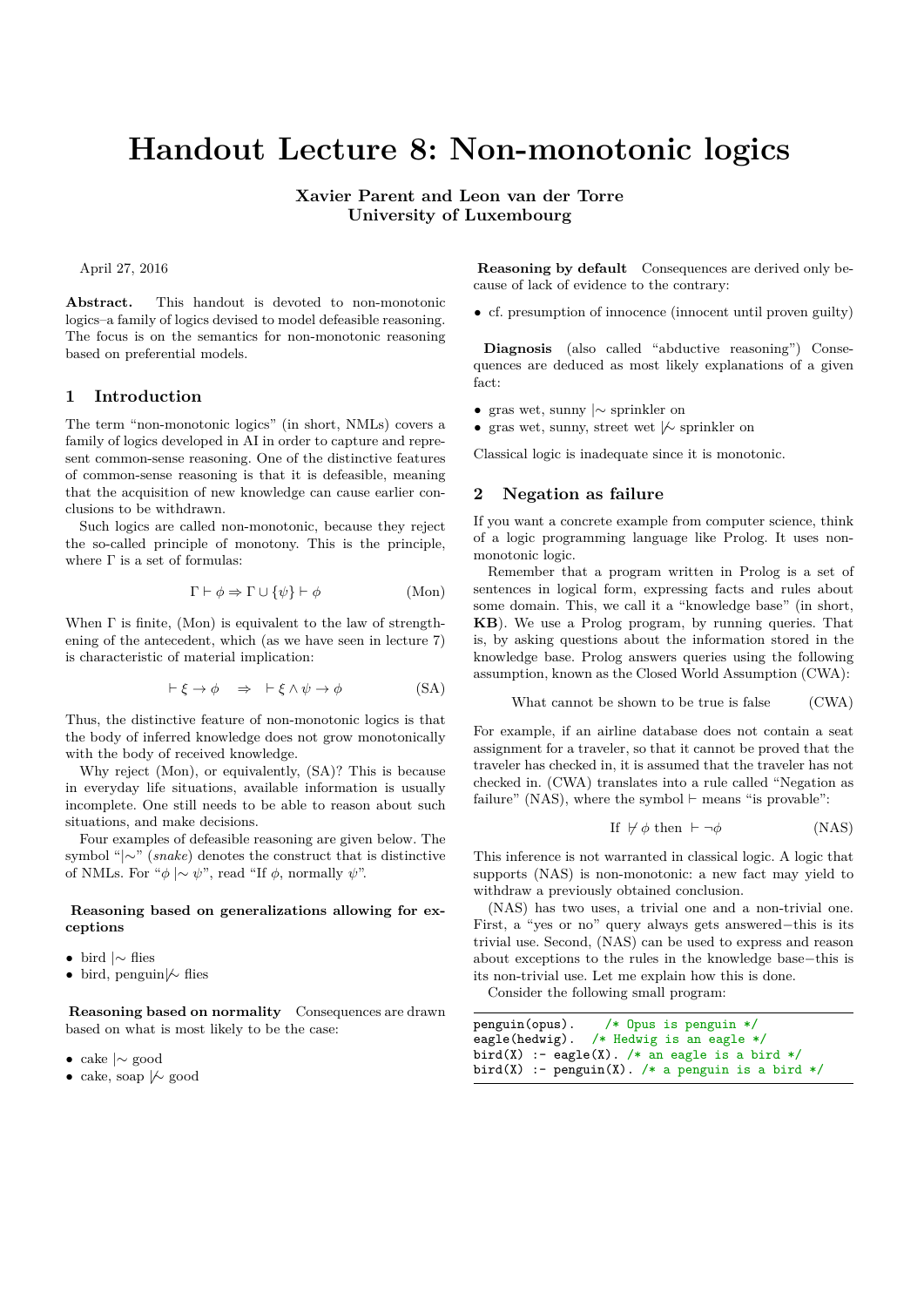Here are a few queries one can run along with their answers:

```
?-penguin(opus). /* is Opus a penguin? */
true.<br>?-bird(opus).
                /* is Opus a bird?*/
true.
?-penguin(hedwig). /* is Hedwig a penguin?*/
false.
```
The last query illustrates the trivial use of (NAS). It cannot be proved that "penguin(hedwig)" is true, and hence it is considered as false.

Let us add the following rule–it is defeasible, because it leaves room for exceptions:

```
fly(X) :- bird(X), \ + penguin(X).
     /* a bird flies unless it is a penguin */
```
"**/+**" is the "not" operator, but its behavior is more subtle than negation as defined in logic. Indeed its behavior is regimented by (NAS). Compare:

```
?-fly(opus). /*Does \n   plus \n   fly? */false.<br>?-fly(hedwig).
                     /* Does Hedwig fly? */
true.
```
Prolog's query-answering procedures is based on modusponens. In the logic programming notation, the rule of interest is:

$$
f \leftarrow b, \neg p \tag{1}
$$

The query "**?-fly(opus).**" fails because Opus is known to be an exception; modus-ponens cannot be applied:

$$
\vdash p \quad \overset{\text{MP?}}{\longrightarrow} \quad \forall \ f \quad \overset{\text{NAS}}{\longrightarrow} \quad \vdash \neg f
$$

The query "**?-fly(hedwig).**" succeeds because Hedwig is not known to be an exception; modus-ponens can be applied modulo (NAS);

$$
\forall \; p \quad \overset{\text{NAS}}{\longrightarrow} \;\; \vdash \neg p \quad \overset{\text{MP}}{\longrightarrow} \;\; \vdash \neg f
$$

## **3 Preferential semantics**

This section describes one of the most well-known semantics for non-monotonic reasoning, the preferential semantics, due to Shoham [7], Makinson [5, 6], Kraus, Lehman & Magidor [2], and Lehmann & Magidor [4].

## **3.1 Preferential models**

The language used in such an approach is based on conditional expressions  $\phi \sim \psi$ , read as "Normally, if  $\phi$  then  $\psi$ ", where  $\phi$ and  $\psi$  are formulas of propositional logic. From now onwards the construct  $\phi \sim \psi$  will be referred to as a default rule, or just a default.

Reasoning in such a framework means to be able, given a set **KB** of such defaults, to derive new defaults.

**Definition 1.** *A preferential model is a pair* (*W, <*) *where W is a set of valuations v*1*, v*<sup>2</sup> *... on the propositional letters, and*  $\langle$  *is a binary relation over W. Intuitively, one reads*  $v_1 \langle v_2 \rangle$ *as saying that v*<sup>1</sup> *is (strictly) preferred over v*2*, because it describes a more normal (more typical, more plausible, etc.) situation.*

Notes:

- *W* is not necessarily the entire set of all the valuations
- We use **1** and **0** (bold fonts) to denote the truth-values "true" and "false"
- *<* is often called a preference relation
- One might allow for multiple copies of valuations, by indexing valuations *v* by elements *s* of an arbitrary index set *S*. We do not do it, and take the notion of valuation in its usual sense, as a function from the set of all elementary letters {*p, q, ...*} into {**1**, **0**}

**Definition 2.** *Given a preferential model* (*W, <*) *we say*  $\phi \sim_{(W,\leq)} \psi$  *iff*  $v(\psi) = 1$  *for every valuation*  $v \in W$  *that is minimal (w.r.t.*  $\lt$ ) among those in *W* that satisfy  $\phi$ . The *requirement of minimality means: there is no*  $v' \in W$  *with*  $v'(\phi) = 1$  *and*  $v' < v$ *.* 

When  $\phi \mid \sim_{(W, \lt)} \psi$  is the case, we say that the default  $\phi \mid \sim \psi$ holds in the preferential model  $(W, <)$ , or just that  $\phi \sim \psi$  if it is clear what model is intended.

Intuitively, Definition 2 says:  $\phi \sim \psi$  holds if  $\psi$  holds in the preferred (most normal, most typical, etc) situations where *φ* holds.

It can be convenient to express the definition in a more compact manner. When *W* is a set of valuations and  $\phi$  is a formulas, write  $|\phi|_W$  for the set of all valuations in *W* that satisfy  $\phi$ , i.e.  $|\phi|_W = \{v \in W : v(\phi) = 1\}$ . Write min<sub><</sub>( $|\phi|_W$ ) for the set of all minimal elements of  $|\phi|_W$ . In this notation,  $\phi \sim \psi$  whenever  $\min_{\lt}(|\phi|_W) \subseteq |\psi|_W$ .

Example 1 explains how to verify whether a set of defaults holds in a given preferential model.

**Example 1.** *Let* (*W, <*) *be such that*

- $W = \{v_1, v_2, v_3\}$ *, where*  $v_1(p) = 1$  *and*  $v_1(q) = 0$  $v_2(p) = 0$  *and*  $v_2(q) = 1$ 
	- $v_3(p) = 1$  *and*  $v_3(q) = 1$
- $v_1 < v_2$  *and*  $v_3 < v_2$

*We have*  $\top \sim p$ *, because* 

- $\min_{\leq}(|\mathcal{T}|_W) = \min_{\leq}(\{v_1, v_2, v_3\}) = \{v_1, v_3\}$
- $|p|_W = \{v_1, v_3\}.$

*Hence:*

$$
\min_{\leq} (|\top|_W) \subseteq |p|_W = \{v_1\}
$$

*We also have*  $\neg p \mid \sim q$ *.* 

Note that in all these definitions, no constraints are placed on the relation  $\lt$  over *W*. But to guide intuitions it is useful to keep at the back of one's mind the typical case that it is both irreflexive, transitive, smooth and modular (alias virtually connected). Smoothness says: if  $v_1$  satisfies  $\phi$ , then either  $v_1 \in \min_{\leq} (|\phi|_W)$  or there is  $v_2 \in \min_{\leq} (|\phi|_W)$  with  $v_2 \leq v_1$ . Modularity says that whenever  $v_1 < v_2$  then either  $v_1 < v_3$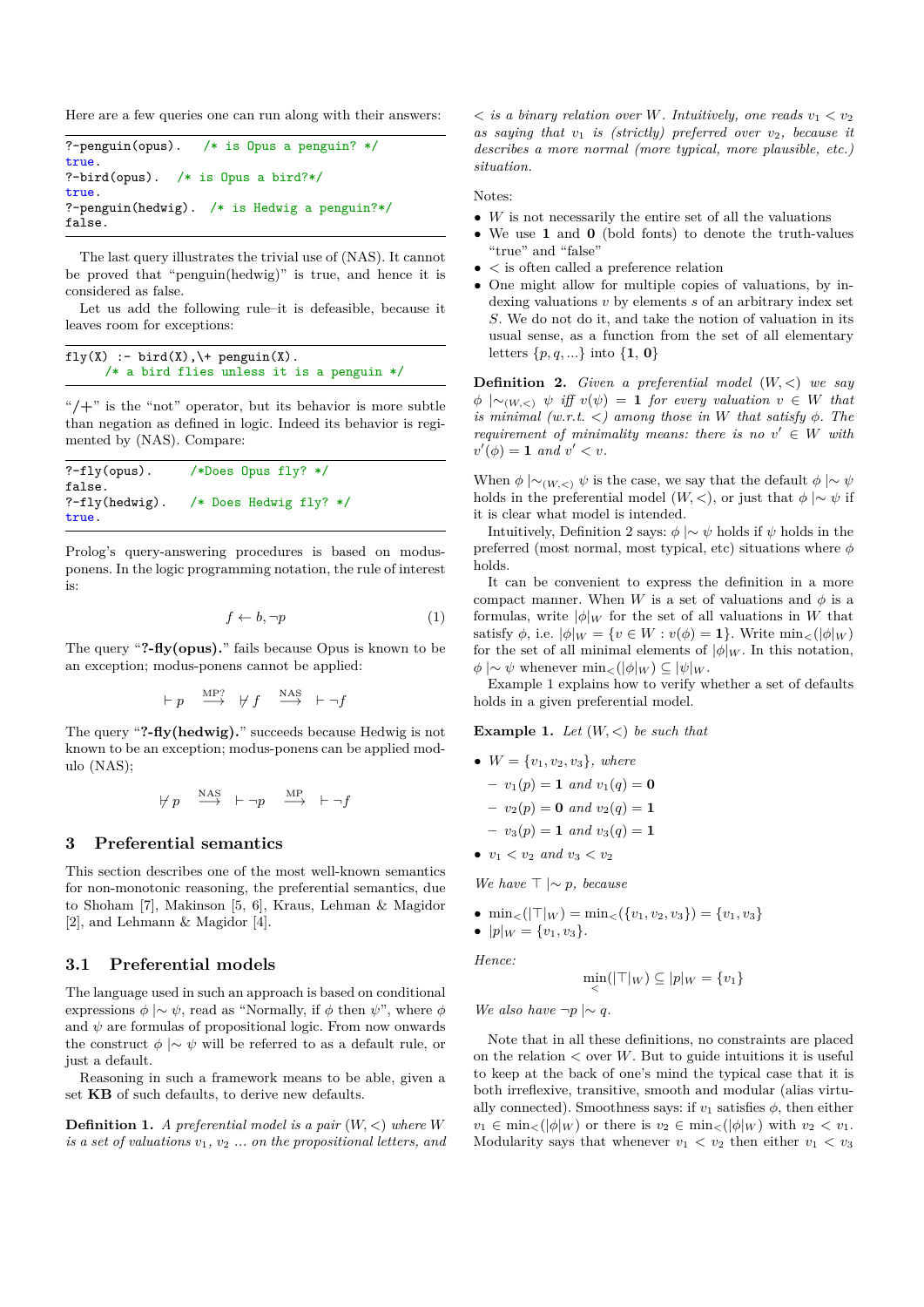or  $v_3 < v_2$ . A preferential model in which  $\lt$  meets these four conditions is usually called a "ranked" model, because one may equivalently use a ranking function associating to each valuation a unique natural number, called its rank. Typically, the most preferred (normal, typical, etc) valuations get rank 0, the second-most preferred ones get rank 1, the third-most preferred ones rank 2, and so-forth.

Note that any irreflexive and transitive relation is also assymetric (never both  $v < v'$  and  $v' < v$ ) and more generally acyclic (never $v_1 < v_2 < ..., v_n < v_1$ , for  $n > 1$ ).

Note also that, if *W* is finite, then *<* is necessarily smooth (given transitivity of *<*).

Informally, we can describe a ranked preferential model by a diagram with levels as we did for counterfactuals (cf. handout 7). For instance, here is a diagrammatic representation of the ranked model given in Example 1:

$$
\frac{v_2}{\frac{v_2}{\frac{v_1}{\cdots}\frac{v_3}{\cdots}}} \quad \frac{\text{ranking}}{0}
$$

The convention is that valuations lower down in the ordering are more preferred (more normal, more typical, etc) than those higher up, while those on the same level are incomparable under  $\langle \cdot \rangle^1$  Intuitively, all the valuations within the same level have the same rank.

Instead of listing the valuations, it is also sometimes more convenient to list the propositional letters that each valuation satisfies, and use the bar notation for those it makes false:

$$
\begin{array}{c}\n \overline{pq} \\
 \hline\n \overline{pq} \quad\n \overline{pq}\n \end{array}
$$

**Exercise 1.** *Show that antisymmetry of*  $\lt$  *follows from irreflexivity and transitivity of <.*

**Exercise 2.** *Show that, if W is finite, then*  $\lt$  *is necessarily smooth (given transitivity of <).*

**Exercise 3.** *Consider the following ranked preferential model:*

$$
\begin{tabular}{cc} \hline \rule[0.3ex]{0ex}{0ex} \rule[0.3ex]{0ex}{0ex} \rule[0.3ex]{0ex}{0ex} \rule[0.3ex]{0ex}{0ex} \rule[0.3ex]{0ex}{0ex} \rule[0.3ex]{0ex}{0ex} \rule[0.3ex]{0ex}{0ex} \rule[0.3ex]{0ex}{0ex} \rule[0.3ex]{0ex}{0ex} \rule[0.3ex]{0ex}{0ex} \rule[0.3ex]{0ex}{0ex} \rule[0.3ex]{0ex}{0ex} \rule[0.3ex]{0ex}{0ex} \rule[0.3ex]{0ex}{0ex} \rule[0.3ex]{0ex}{0ex} \rule[0.3ex]{0ex}{0ex} \rule[0.3ex]{0ex}{0ex} \rule[0.3ex]{0ex}{0ex} \rule[0.3ex]{0ex}{0ex} \rule[0.3ex]{0ex}{0ex} \rule[0.3ex]{0ex}{0ex} \rule[0.3ex]{0ex}{0ex} \rule[0.3ex]{0ex}{0ex} \rule[0.3ex]{0ex}{0ex} \rule[0.3ex]{0ex}{0ex} \rule[0.3ex]{0ex}{0ex} \rule[0.3ex]{0ex}{0ex} \rule[0.3ex]{0ex}{0ex} \rule[0.3ex]{0ex}{0ex} \rule[0.3ex]{0ex}{0ex} \rule[0.3ex]{0ex}{0ex} \rule[0.3ex]{0ex}{0ex} \rule[0.3ex]{0ex}{0ex} \rule[0.3ex]{0ex}{0ex} \rule[0.3ex]{0ex}{0ex} \rule[0.3ex]{0ex}{0ex} \rule[0.3ex]{0ex}{0ex} \rule[0.3ex]{0ex}{0ex} \rule[0.3ex]{0ex}{0ex} \rule[0.3ex]{0ex}{0ex} \rule[0.3ex]{0ex}{0ex} \rule[0.3ex]{0ex}{0ex} \rule[0.3ex]{0ex}{0ex} \rule[0.3ex]{0ex}{0ex} \rule[0.3ex]{0ex}{0ex} \rule[0.3ex]{0ex}{0ex} \rule[0.3ex]{0ex}{0ex} \rule[0.3ex]{0ex}{0ex} \rule[0.3ex]{0ex}{0ex} \rule[0.3ex]{0ex}{0ex} \rule[0.3ex]{0ex}{0ex} \rule[0.3ex]{0ex}{0ex} \rule[0.3ex]{0ex}{0ex} \rule[0.3ex
$$

*Show that*  $p \mid \sim r$ ,  $p \wedge q \mid \sim r$ ,  $p \wedge \neg q \mid \sim r$ .

**Exercise 4.** *Show that*  $\phi \sim \psi$  *does not imply*  $\phi \wedge \phi' \sim \psi$ *.* 

The proof-theory is similar to that for conditional logic. It is known that the class of ranked preferential models corresponds to the following system of rules, called system **R** (for "Rational"):

$$
\begin{array}{ccc}\n\text{REF} & \xrightarrow{\phi|\sim\phi} & \text{LLE} \xrightarrow{\phi|\sim\psi} & \vdash \phi \leftrightarrow \phi' \\
\text{RW} & \xrightarrow{\phi|\sim\psi} & \vdash \psi \rightarrow \psi' & \phi'|\sim\psi \\
\hline\n\phi & \xrightarrow{\phi|\sim\psi'} & \text{AND} & \xrightarrow{\phi|\sim\psi} & \phi|\sim\psi' \\
\text{OR} & \xrightarrow{\phi|\sim\psi} & \phi'|\sim\psi & \text{CM} & \xrightarrow{\phi|\sim\psi} & \phi|\sim\xi \\
\hline\n\phi \lor \phi'|\sim\psi & \text{CM} & \xrightarrow{\phi|\sim\psi} & \phi \land \xi|\sim\psi\n\end{array}
$$

<sup>1</sup> Two valuations *v* and *v'* are incomparable under  $\lt$ , if  $v \nless v'$  and  $v' \nless v.$ 

$$
\mathrm{RM} \frac{\phi \mid \sim \psi \qquad \phi \mid \sim \neg \xi}{\phi \land \xi \mid \sim \psi}
$$

The abbreviations are read as follows: REF–reflexivity; LLE– left logical equivalence; RW–right weakening; CM–cautious monotony; RM–rational monotony. AND and OR are selfexplanatory.

Note that CM calls for smoothness, and RM calls for modularity.

**Exercise 5.** *Show that the above rules are valid as long as < meets the required properties as stated.*

## **3.2 A more fine-grained approach: lexicographic ordering**

Preferential models as described in the previous section faces what has been called the "drowning problem". This one illustrates the difficulty to find the right balance between unrestricted strengthening of the antecedent and no strengthening at all. As Horty puts it, "what is needed [...] is a certain amount of strengthening, but not too much" [1, p.56 ]. One needs to find a middle way between these the aforementioned two extremes, and this task is not as as straightforward as one might think.

We first describe the drowning problem, and then present one solution to it, in terms of lexicographic ranking, due to Lehmann [3].



Figure 1. Moa: the only wingless bird that ever existed

**Example 2** (Drowning problem)**.** *Suppose* **KB** *contains the following*

- *i*) *b* |∼ *f (most birds fly)*
- *ii*)  $b \wedge p \mid ∼ \neg f$  *(penguins do not fly)*
- *iii*) *b* |∼ *w (birds have wings)*

*Strengthening of the antecedent should not hold in its plain form*−*on pain of generating a contradiction. From i) one does not want to be able to derive b* ∧ *p* |∼ *f. But a certain of amount of strengthening of the antecedent is needed, because from iii) one would like to be able to infer*

*iv*) *b* ∧ *p* |∼ *w (penguins have wings)*

*The intuition is that ii) overrides i), but not iii), so that one should be able to conditionalize iii) to*  $b \wedge p$ *.* 

Here is a ranked preferential model in which all the defaults in **KB** hold, and  $b \land p \mid ∼ w$  does not.

| $b$ f pw              |           |
|-----------------------|-----------|
| $b$ f $p\overline{w}$ | $^{bfpw}$ |
| $bf\bar{p}w$          |           |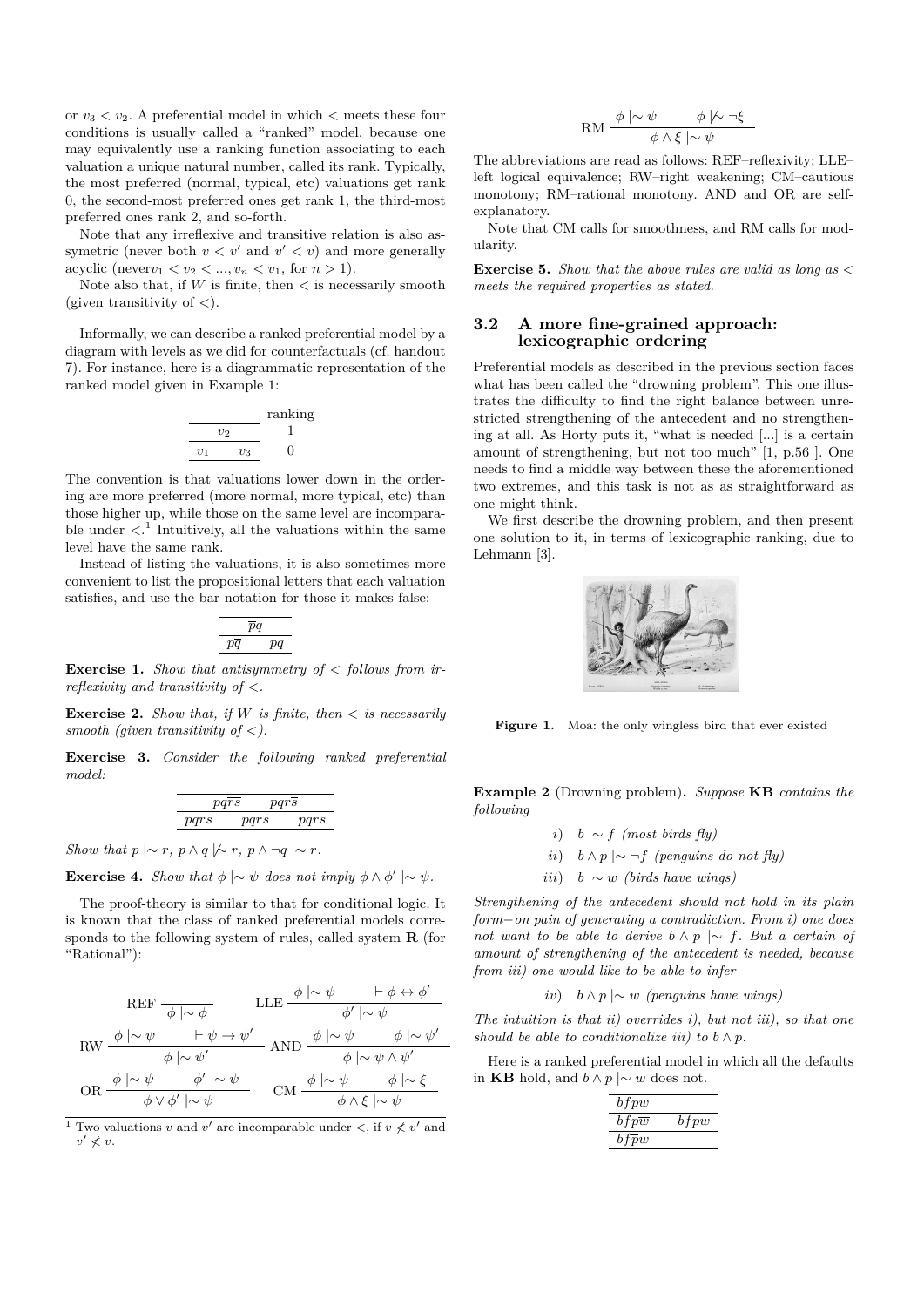#### *3.2.1 Procedure*

Valuations are ranked based on two criteria:

- $(C_1)$  number of defaults that they violate: the less, the better
- $(C_2)$  seriousness of the violations: it is less serious to violate a less specific default than a more specific default

To make it work, we need two definitions.

**Definition 3.** *Given some* **KB***, the violation set V of a valuation*  $v \in W$  *is the set of defaults in* **KB** *that are falsified by v:*

$$
V(v) = \{ \phi \mid \sim \psi \in \mathbf{KB} : v(\phi) = 1, v(\psi) = 0 \}
$$

**Definition 4.**  $\phi \sim \psi$  *is more specific than*  $\phi' \sim \psi'$  *if*  $\vdash \phi \rightarrow$ *φ* 0 *but not conversely.*

Semantically, given the ranked preferential models of **KB**, the construction leads us to consider only those models in which every valuation is considered as typical as possible, that is, it is "pushed downward" in the model as much as possible, modulo the satisfaction of **KB**.

Syntactically speaking, the conjunction of  $(C_1)$  and  $(C_2)$ gives us a defeasible version of the law of strengthening of the antecedent. If  $\mathbf{KB} = \{\phi \mid \sim \psi\}$ , then  $\phi \wedge \xi \mid \sim \psi$  follows. If  $\mathbf{KB} = \{ \phi \mid \sim \psi, \phi \land \xi \mid \sim \neg \psi \},\$  then  $\phi \land \xi \mid \sim \psi \text{ does not}$ follow. In other words, one may apply the strengthening of the antecedent principle, but only in the absence of evidence to the contrary. (Cf. Exercise 6.)

Another way to put it is to say that the construction specifies how (RM) should be satisfied: we have  $\phi \sim \psi$  in **KB**; in order to satisfy (RM) we have to add either  $\phi \sim \neg \xi$  or  $\phi \wedge \xi \sim \psi$ . The procedure imposes that, whenever it is possible, we prefer the latter (that corresponds to a constrained application of monotony) over the former.

Now, the construction. There are three main steps.

**Step 1** Divide **KB** into levels of specificity. That is, define a partition  $\{\Delta_i\}_{0\leq i\leq m}$  of **KB**, where each  $\Delta_i$  gathers the defaults with the same degree of specificity.  $\Delta_0$  enumerates the most specific defaults,  $\Delta_1$  the second most specific ones, and so on, up to the most general ones.<sup>2</sup>

**Step 2** Assign to each valuation  $v \in W$  a n-tuple  $\langle n_0, n_1, ... n_m \rangle$ , where  $n_i = | V(v) \cap \Delta_i |$ , for each  $i \in \{0, ..., m\}$ 

**Step 3** Rank the valuations using the lexicographic ordering on their associated n-tuples:

$$
\langle n_0, n_1, \ldots n_m \rangle < \langle n'_0, n'_1, \ldots n'_m \rangle \text{ iff } \\
n_i < n'_i \text{ for the first } i \text{ s.t. } n_i \neq n
$$

0 *i*

#### *3.2.2 Drowning problem revisited*

We show how the construction resolves the drowning problem.

$$
\mathbf{KB} = \{ b \mid \sim f, b \land p \mid \sim \neg f, b \mid \sim w \}
$$

**Step 1** We get

$$
\Delta_0 = \{ b \wedge p \mid \sim \neg f \} \text{ and } \Delta_1 = \{ b \mid \sim f, b \mid \sim w \}
$$

**Step 2** We get

|                | b | f | $\boldsymbol{p}$ | w | V                                                | n-tuple                |
|----------------|---|---|------------------|---|--------------------------------------------------|------------------------|
| $v_1$          | 1 |   | $\mathbf{1}$     | 1 | $\{b \wedge p \mid \sim \neg f\}$                | $\langle 1,0 \rangle$  |
| v <sub>2</sub> | 1 | 1 | 1                | 0 | $\{b \mid \sim w, b \wedge p \mid \sim \neg f\}$ | $\langle 1,1\rangle$   |
| $v_3$          | 1 | 1 | 0                | 1 | Ø                                                | $\langle 0,0 \rangle$  |
| $v_4$          | 1 | 1 | 0                | 0 | $\{b \mid \sim w\}$                              | $\langle 0, 1 \rangle$ |
| $v_{5}$        | 1 | 0 | 1                | 1 | $\{b \mid \sim f\}$                              | $\langle 0,1\rangle$   |
| v <sub>6</sub> | 1 | 0 | 1                | 0 | $\{b \mid \sim f, b \mid \sim w\}$               | $\langle 0, 2 \rangle$ |
| $v_7$          | 1 | 0 | 0                | 1 | $\{b \mid \sim f\}$                              | $\langle 0,1\rangle$   |
| $v_8$          | 1 | 0 | 0                | 0 | $\{b \mid \sim f, b \mid \sim w\}$               | $\langle 0,2\rangle$   |
| $v_{9}$        | 0 |   | 1                | 1 | Ø                                                | $\langle 0,0 \rangle$  |
|                |   |   |                  |   |                                                  |                        |

**Step 3** We get the following ranking:

|       | $v_2$        |                            | $\langle 1,1\rangle$   |
|-------|--------------|----------------------------|------------------------|
|       | $\upsilon_1$ | 3                          | $\langle 1,0 \rangle$  |
| $v_6$ | $v_8$        |                            | $\langle 0, 2 \rangle$ |
| $v_4$ | $v_{5}$      | $v_7$                      | $\langle 0,1 \rangle$  |
| $v_3$ | $v_{9}$      | $\mathbf{0}$<br>$- v_{16}$ | $\langle 0,0 \rangle$  |

Note

$$
\min_{\lt \atop \lt} (|b|_W) = \{v_3\}
$$

$$
\min_{\lt} (|b \wedge p|_W) = \{v_5\}
$$

Hence the following conditionals hold:

$$
b \mid \sim f \quad b \wedge p \mid \sim \neg f \quad b \mid \sim w
$$

Also

$$
b \wedge p \mid \sim w
$$

We have resolved the drowing problem!

**Exercise 6.** *Suppose the language contains three propositional letters p, q and r. Compare what happens in the following two situations under the lexicographic account.*

$$
KB = \{ p \mid \sim q \}
$$

$$
\mathbf{KB} = \{ p \mid \sim q, p \land r \mid \sim \neg q \}
$$

#### **REFERENCES**

- [1] J. Horty, 'Moral dilemmas and nonmonotonic logic', *Journal of Philosophical Logic*, **23**(1), 35–65.
- [2] S. Kraus, D. Lehmann, and M. Magidor, 'Nonmonotonic reasoning, preferential models and cumulative logics', *Artificial Intelligence*, **44**, 167–207, (1990).
- [3] D. Lehmann, 'Another perspective on default reasoning', *Annals of Mathematics and Artificial Intelligence*, **15**, 61–82,  $(1995)$ .
- [4] D. Lehmann and M. Magidor, 'What does a conditional knowledge base entail?', *Artificial Intelligence*, **55**(1), 1–60, (1992).
- [5] D. Makinson, 'Five faces of minimality', *Studia Logica*, **52**(3), 339–379, (1993).

 $\overline{2}$  Lehmann uses a more complex definition than Definition 4. This one suffices for present purposes.